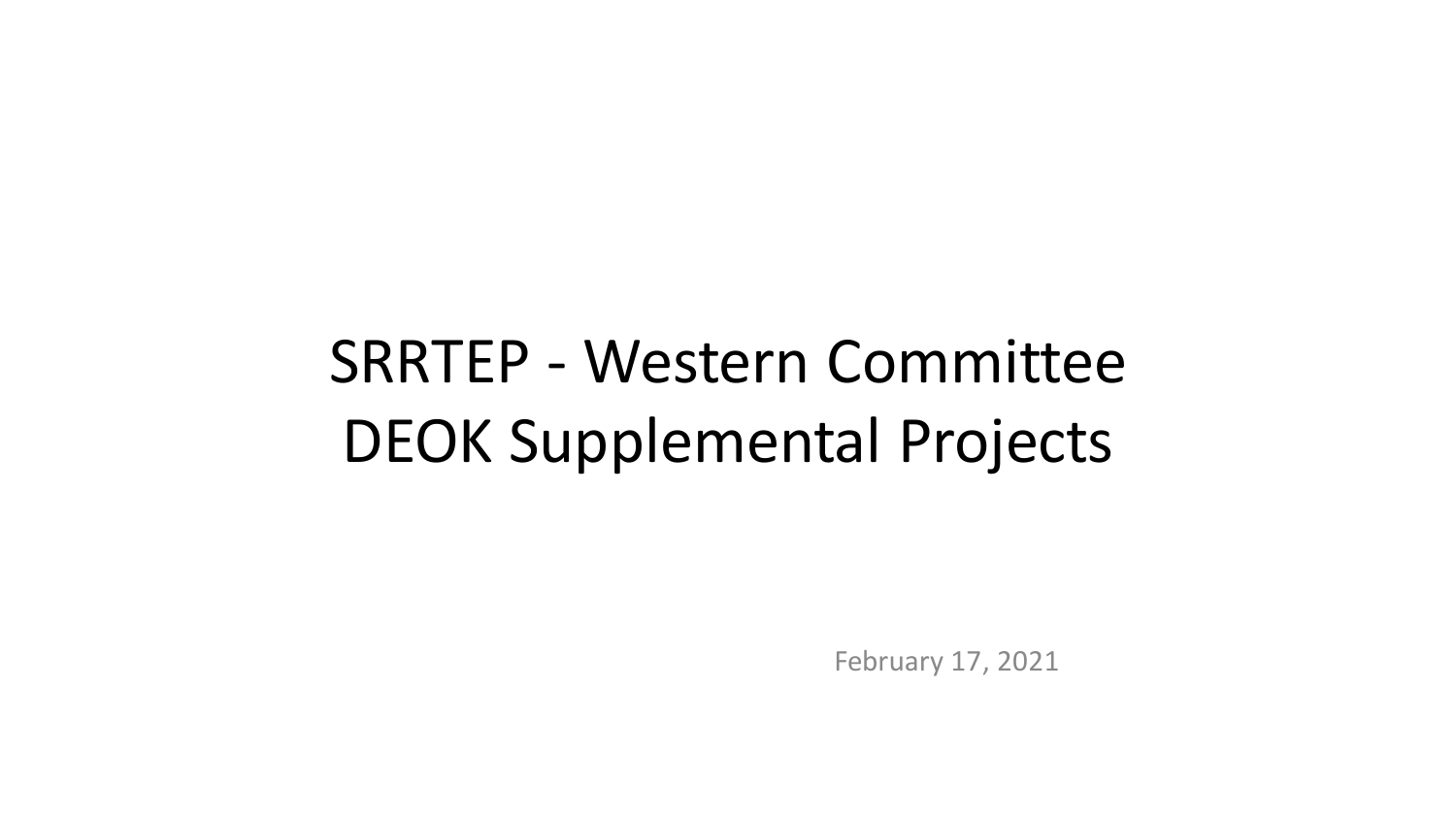# Needs

Stakeholders must submit any comments within 10 days of this meeting in order to provide time necessary to consider these comments prior to the next phase of the M-3 process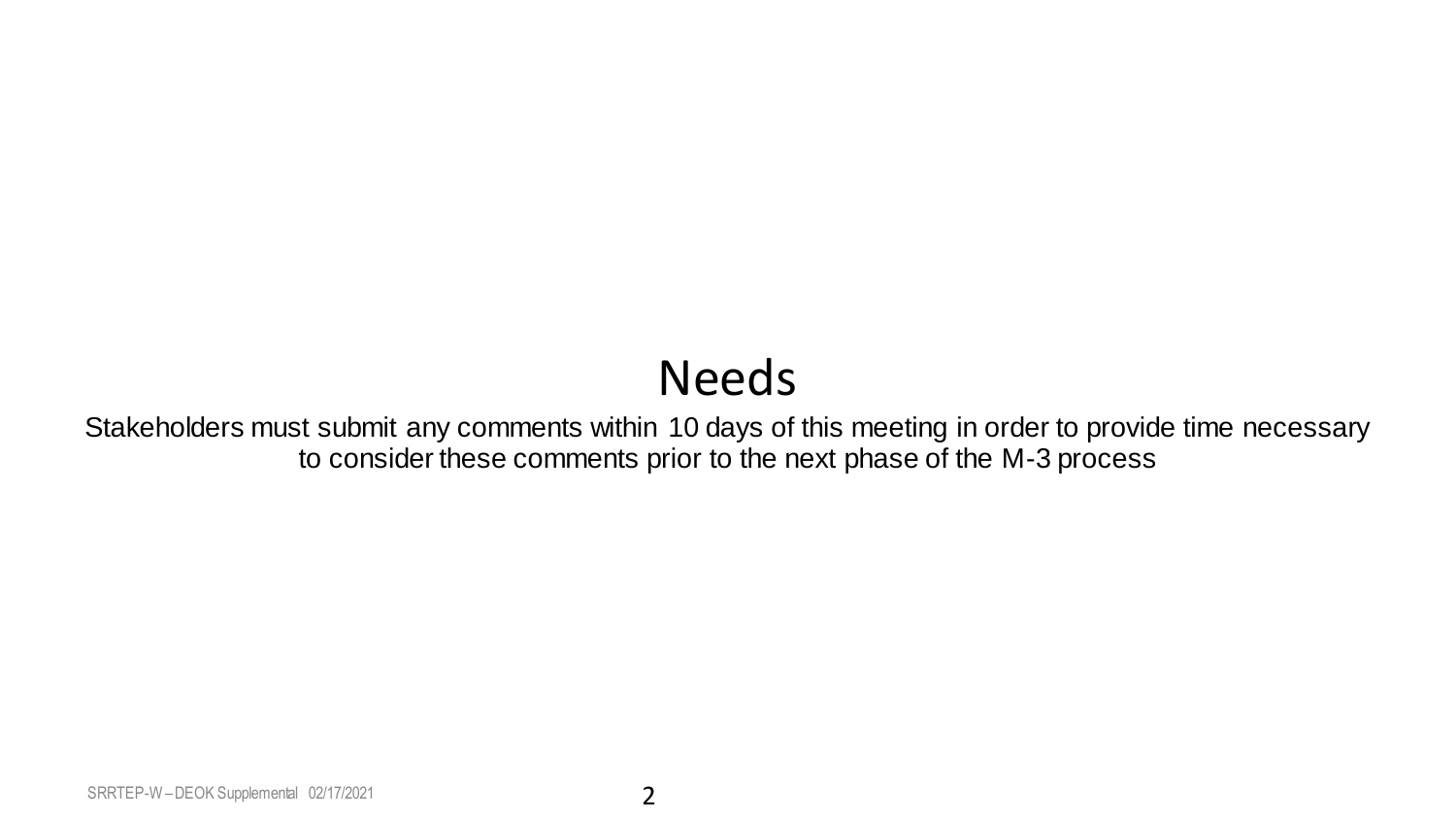

## DEOK Transmission Zone M-3 Process Summerside

**Need Number:** DEOK 2020-006

**Process Stage:** Needs Meeting 02-17-2021

**Previously Presented:** Needs Meeting 10-16-2020

**Project Driver:** Infrastructure Resilience

#### **Specific Assumption Reference:**

Duke Energy Ohio & Kentucky Local Planning Assumptions slide 8

#### **Problem Statement:**

The 34 kV bus at Summerside is fed by two transformers. TB2 is a 138/69/34 kV transformer with breaker connections on the 138 and 69 kV buses. The 34kV winding feeds through a voltage regulator then and a switch breaker connection to the 34 kV bus. TB5 is a 138/34 kV transformer with switch breaker connections to the 138 and 34 kV buses. This arrangement exposes the transmission system to faults from the 34 kV system. This arrangement exposes TB2 to faults from the distribution system.

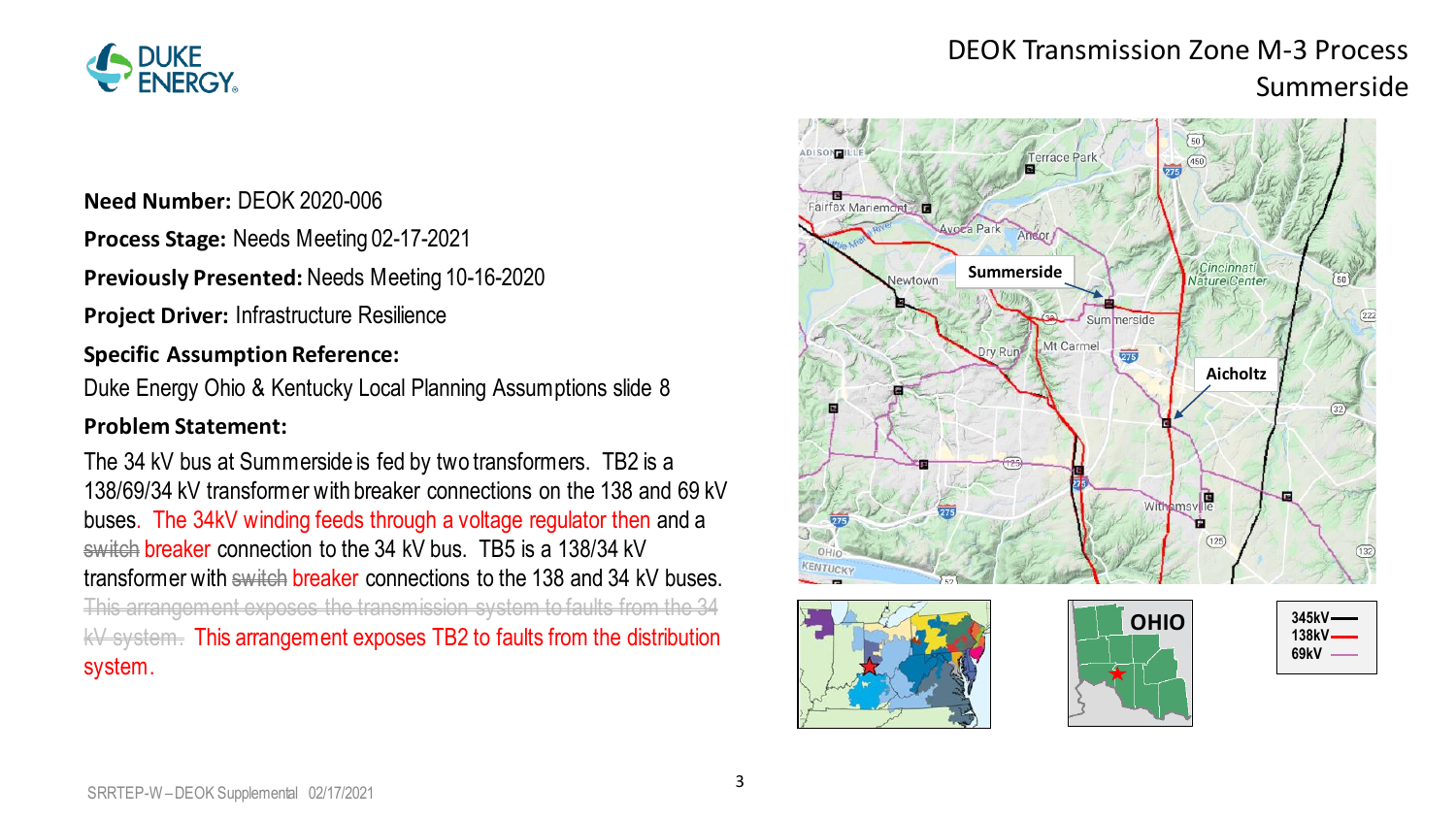

## DEOK Transmission Zone M-3 Process Seward





**Process Stage:** Needs Meeting 02-17-2021

**Project Driver:** Customer Service

#### **Specific Assumption Reference:**

Duke Energy Ohio & Kentucky Local Planning Assumptions slide 9

#### **Problem Statement:**

An existing customer has requested an additional 20MW of distribution service by summer of 2022. This exceeds the capability of the existing distribution infrastructure in the local area. Duke Energy Distribution has requested additional capacity delivery through Seward substation.





| 345kV—— |
|---------|
| 138kV—  |
| 69kV    |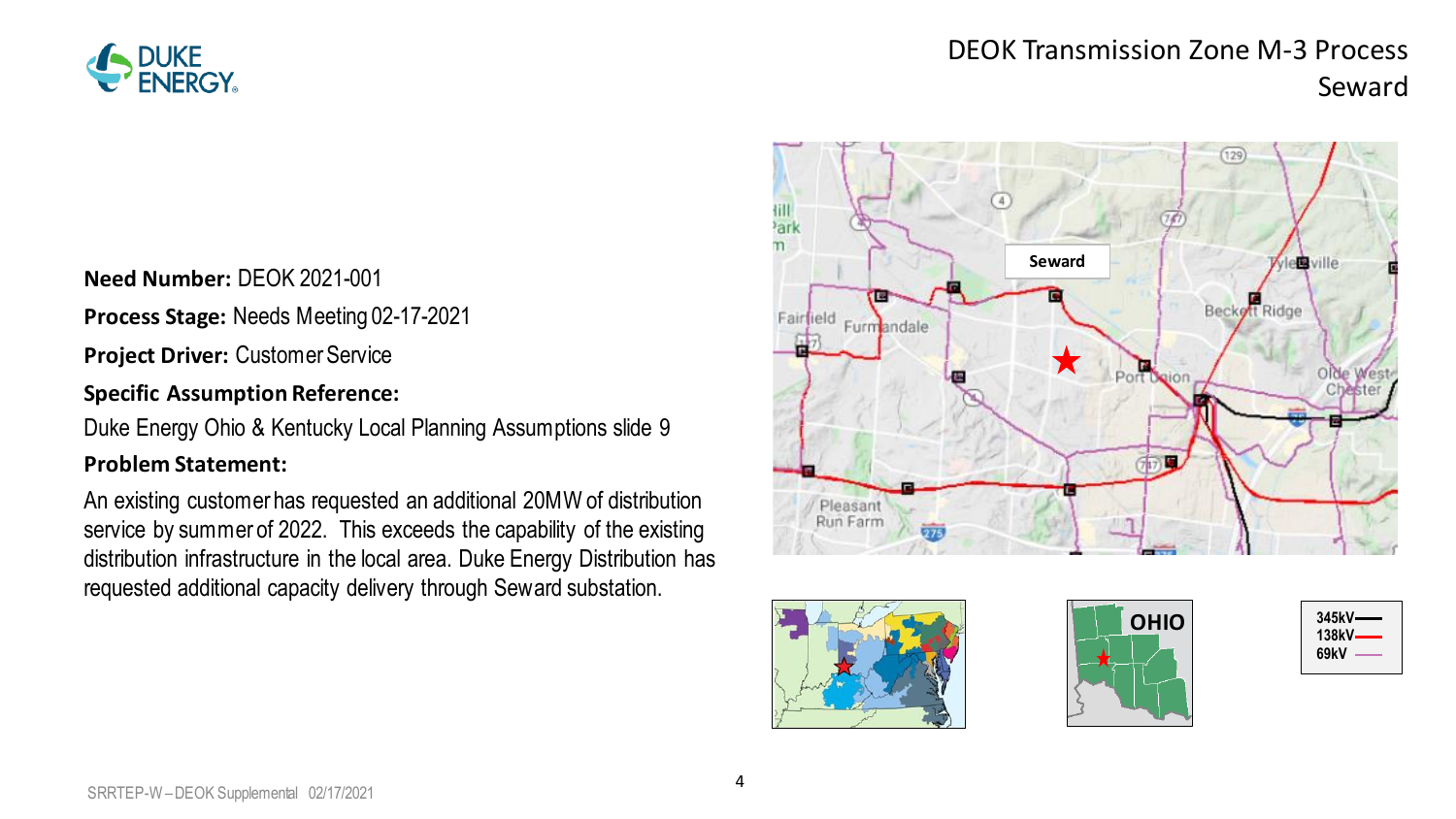# Appendix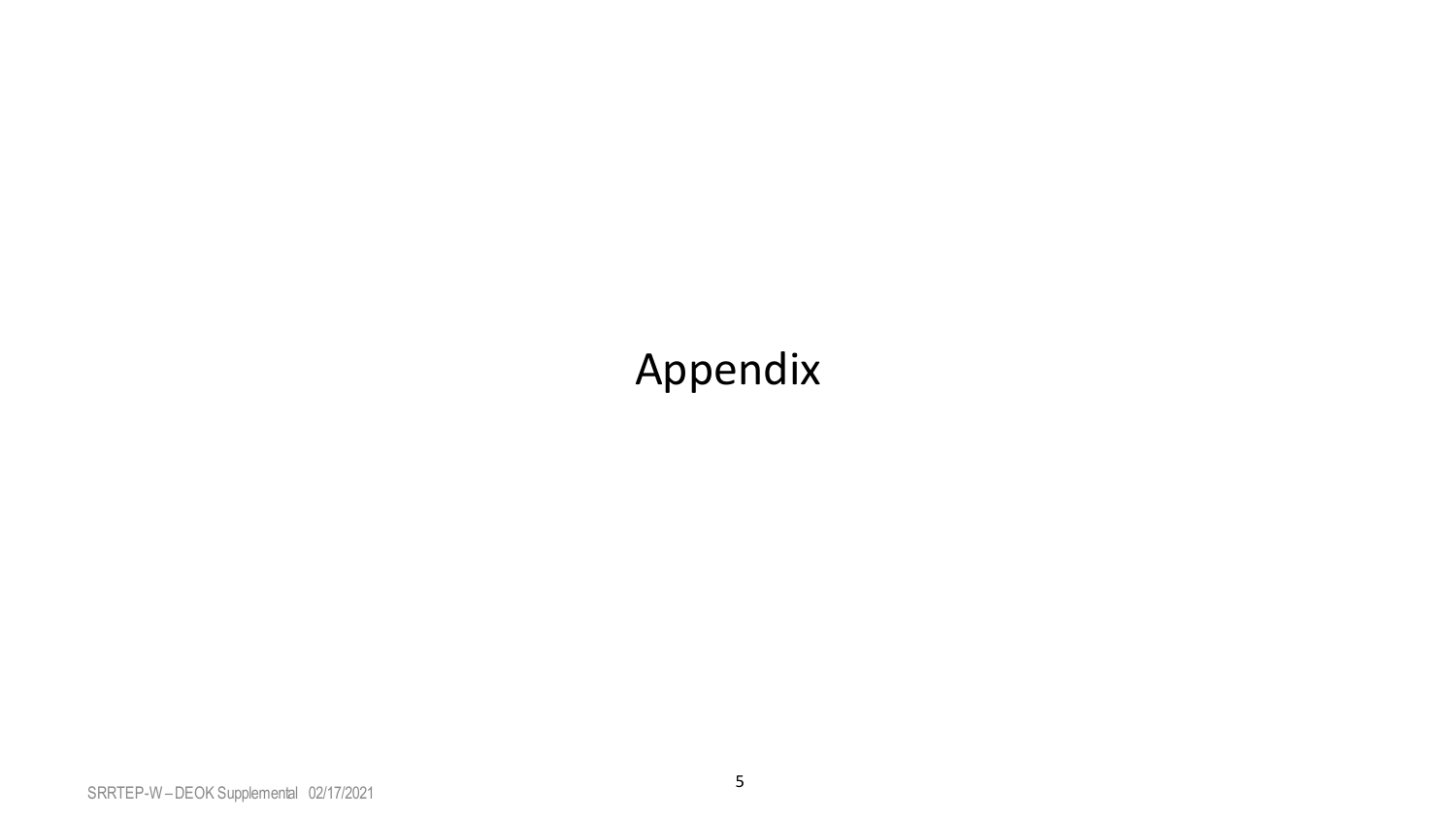# High Level M-3 Meeting Schedule

| <b>Activity</b>                               | Timing                             |
|-----------------------------------------------|------------------------------------|
| Posting of TO Assumptions Meeting information | 20 days before Assumptions Meeting |
| Stakeholder comments                          | 10 days after Assumptions Meeting  |

#### Needs

### Solutions

### Submission of Supplemental Projects & Local Plan

| <b>Activity</b>                                | Timing                       |
|------------------------------------------------|------------------------------|
| TOs and Stakeholders Post Needs Meeting slides | 10 days before Needs Meeting |
| Stakeholder comments                           | 10 days after Needs Meeting  |
|                                                |                              |

| <b>Activity</b>                                    | Timing                           |
|----------------------------------------------------|----------------------------------|
| TOs and Stakeholders Post Solutions Meeting slides | 10 days before Solutions Meeting |
| Stakeholder comments                               | 10 days after Solutions Meeting  |

| <b>Activity</b>                                       | Timing                                                                                         |
|-------------------------------------------------------|------------------------------------------------------------------------------------------------|
| Do No Harm (DNH) analysis for selected solution       | Prior to posting selected solution                                                             |
| Post selected solution(s)                             | Following completion of DNH analysis                                                           |
| Stakeholder comments                                  | 10 days prior to Local Plan Submission for integration into RTEP                               |
| Local Plan submitted to PJM for integration into RTEP | Following review and consideration of comments received after<br>posting of selected solutions |